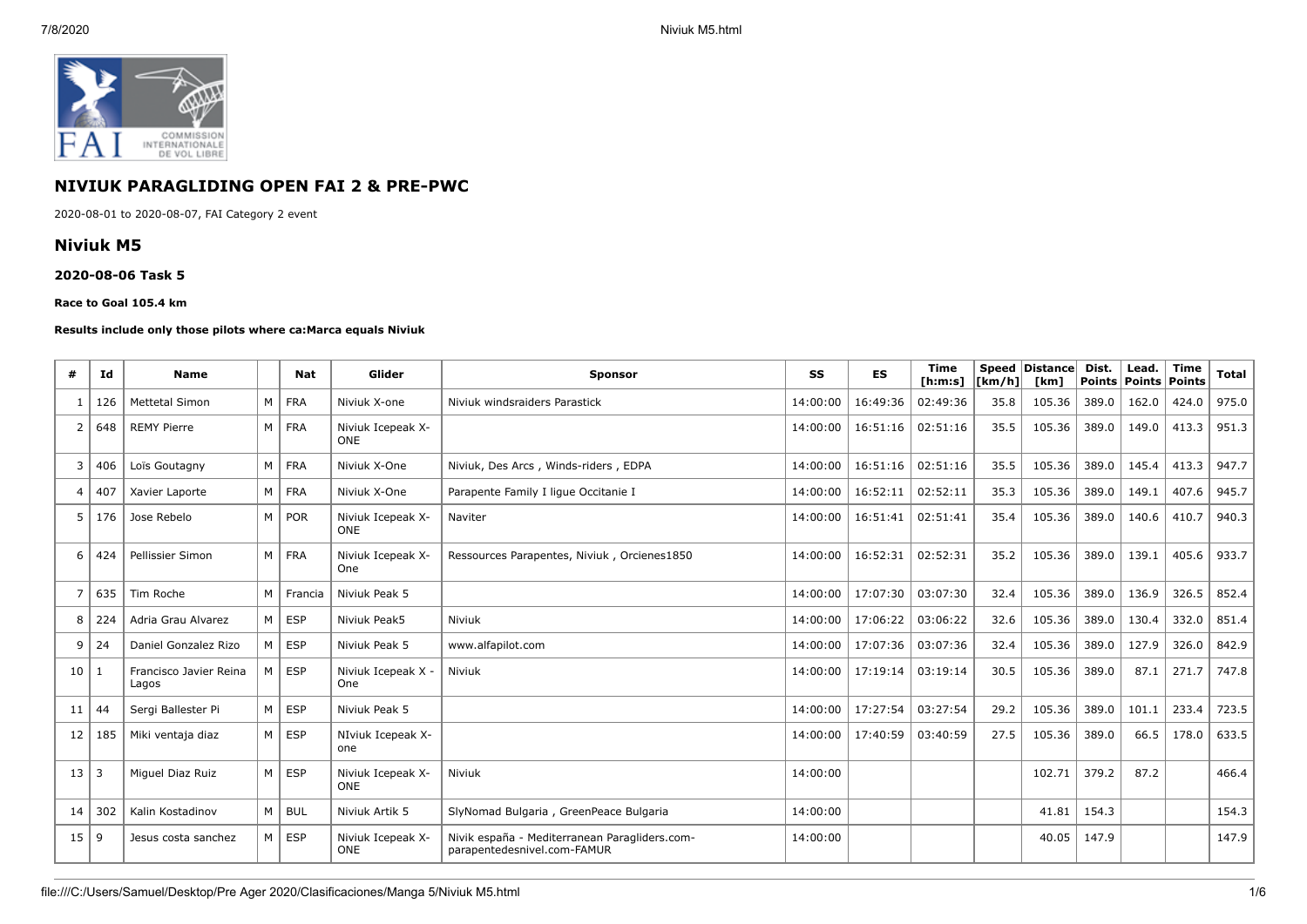|            | Id  | Name                 |      | Nat        | Glider         | <b>Sponsor</b>                | SS       | ES | Time<br>[h:m:s]  [km/h]  [km] | Speed Distance Dist. |       | Lead.<br><b>Points Points Points</b> | Time | Total |
|------------|-----|----------------------|------|------------|----------------|-------------------------------|----------|----|-------------------------------|----------------------|-------|--------------------------------------|------|-------|
| 16         |     | 156 Albert Pol Font  | 'M ∖ | <b>ESP</b> | Niviuk Ikuma   |                               | 14:00:00 |    |                               | 29.62                | 109.4 |                                      |      | 109.4 |
|            | 266 | Fernando ACEITUNO    | M    | <b>ESP</b> | Niviuk Artik 5 |                               | 14:00:00 |    |                               | 18.44                | 68.1  |                                      |      | 68.1  |
| <b>DNF</b> | 94  | Nani Pons            | M    | <b>ESP</b> | Niviuk Artik 5 |                               |          |    |                               |                      |       |                                      |      | 0.0   |
| <b>ABS</b> | 19  | Salvador RIPOLL DÍAZ | M    | <b>ESP</b> | Niviuk X-one   | Parapente Murcia Costa Calida |          |    |                               |                      |       |                                      |      | 0.0   |

### **Task definition**

| No   | Leg Dist.        | Id               | <b>Radius</b>      | Open  | Close | <b>Coordinates</b>         | <b>Altitude</b> |
|------|------------------|------------------|--------------------|-------|-------|----------------------------|-----------------|
| 1    | $0.0 \text{ km}$ | D <sub>0</sub> 1 | 400 m              | 12:30 | 14:30 | Lat: 42.04635 Lon: 0.74601 | 1560 m          |
| 2 SS | $2.0 \text{ km}$ | <b>B05</b>       | $3000 \; \text{m}$ | 14:00 | 20:15 | Lat: 42.00715 Lon: 0.72025 | 673 m           |
| 3    | 40.0 km          | B <sub>29</sub>  | $3000 \; \text{m}$ | 14:00 | 20:15 | Lat: 42.17122 Lon: 1.16318 | 1160 m          |
| 4    | 84.8 km          | <b>B39</b>       | $400 \text{ m}$    | 14:00 | 20:15 | Lat: 42.23975 Lon: 1.70291 | 2416 m          |
| 5 ES | 103.8 km         | A20              | $2000 \; m$        | 14:00 | 20:15 | Lat: 42.38647 Lon: 1.86511 | 1073 m          |
| 6    | 105.4 km         | A20              | 400 m              | 14:00 | 20:15 | Lat: 42.38647 Lon: 1.86511 | 1073 m          |

#### **Notes**

| Ιd | Name                                | Note       |
|----|-------------------------------------|------------|
|    | 19   Salvador RIPOLL DÍAZ   Ausente |            |
| 94 | Nani Pons                           | No despega |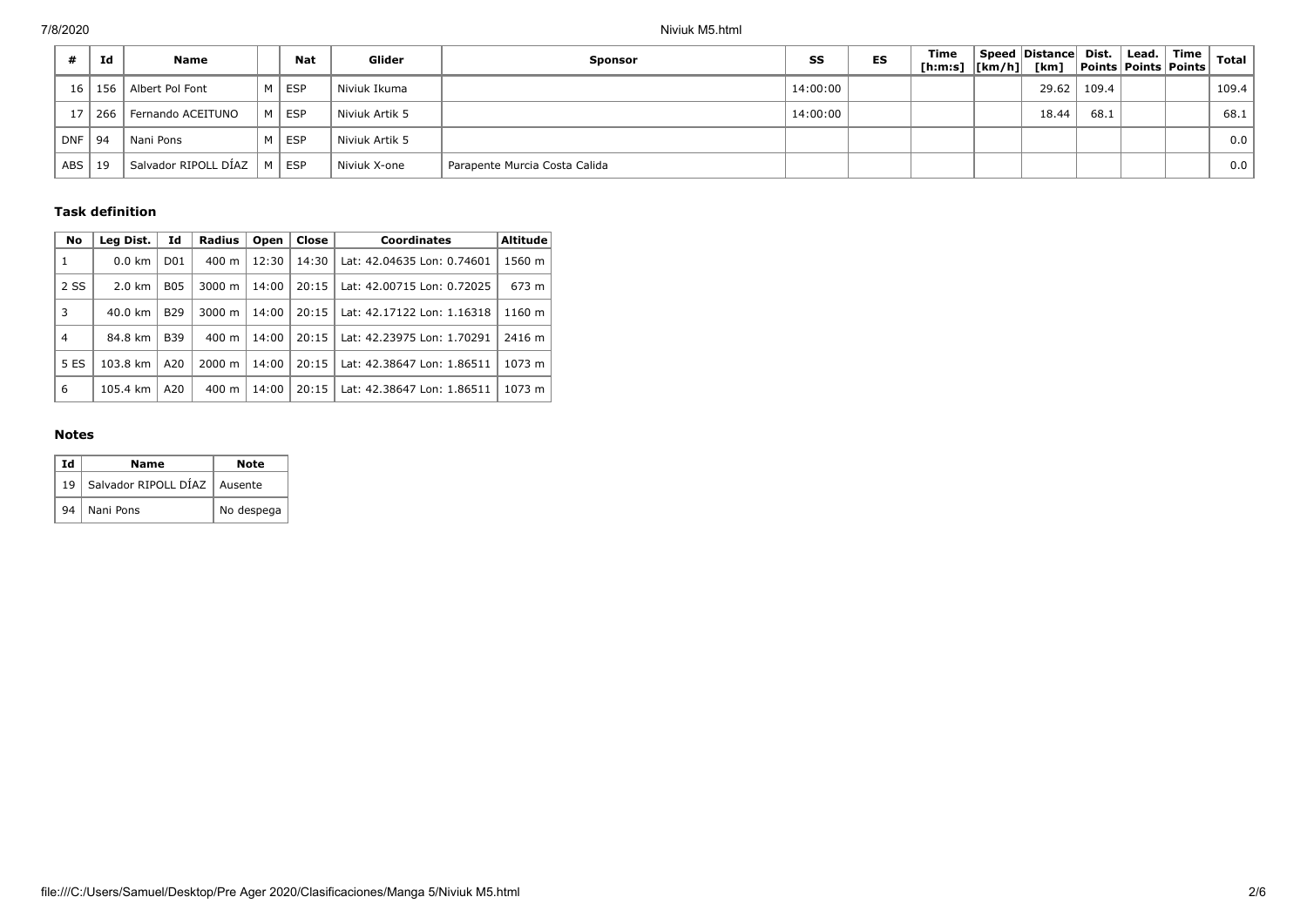7/8/2020 Niviuk M5.html

**Pilots not yet processed (NYP)**

**Id Name**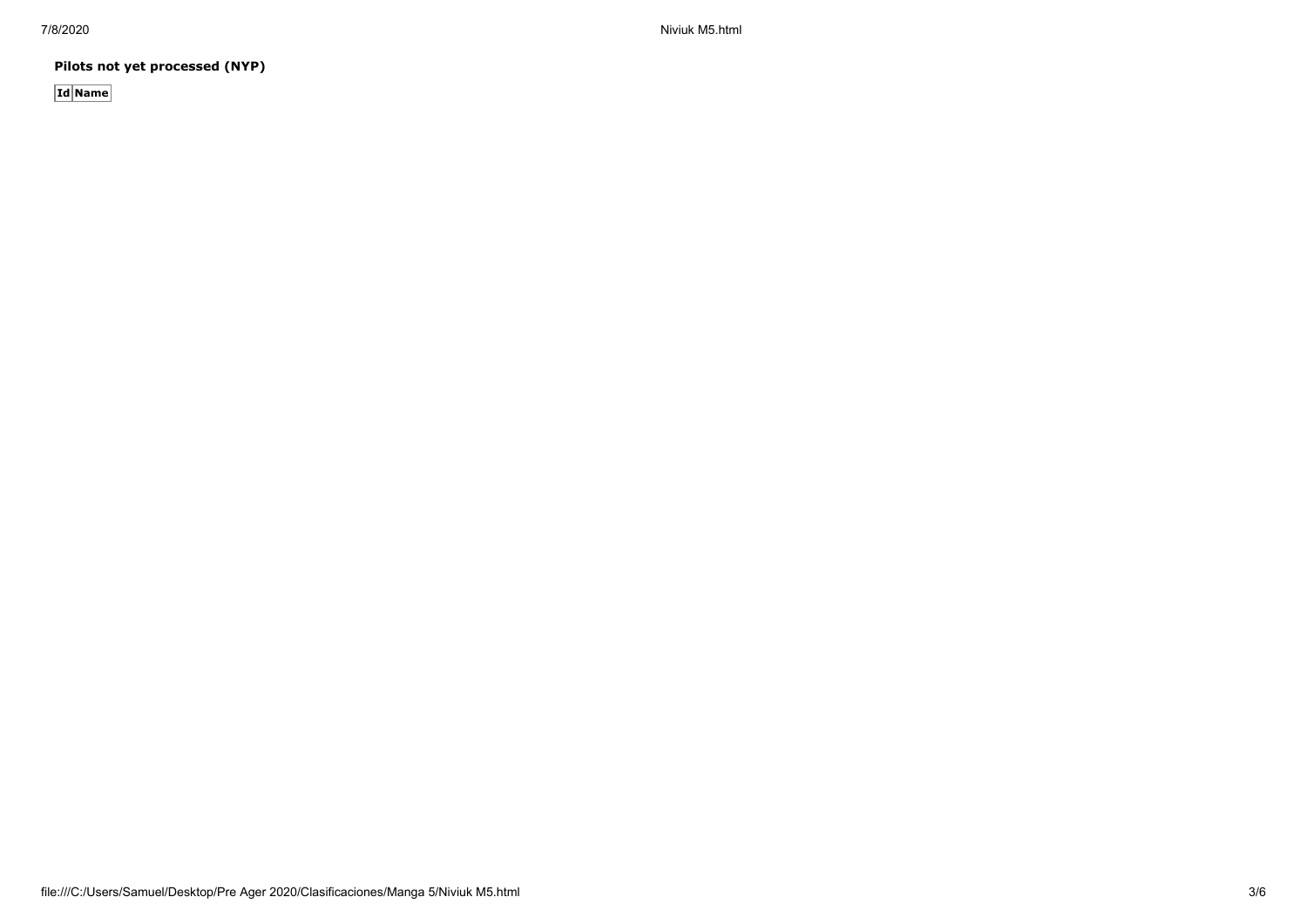#### **Task statistics**

| param                           | value                     |
|---------------------------------|---------------------------|
| ss distance                     | 101.324                   |
| task_distance                   | 105.356                   |
| launch_to_ess_distance          | 103.755                   |
| no_of_pilots_present            | 101                       |
| no_of_pilots_flying             | 100                       |
| no_of_pilots_lo                 | 42                        |
| no_of_pilots_reaching_nom_dist  | 85                        |
| no_of_pilots_reaching_es        | 62                        |
| no_of_pilots_reaching_goal      | 58                        |
| sum_flown_distance              | 8798.882                  |
| best_dist                       | 105.356                   |
| best time                       | 2.7744                    |
| worst time                      | 4.6675                    |
| qnh_setting                     | 1013.25                   |
| no_of_pilots_in_competition     | 110                       |
| no of pilots landed before stop | 0                         |
| sum_dist_over_min               | 8400.458                  |
| sum_real_dist_over_min          | 8400.458                  |
| sum_flown_distances             | 8798.882                  |
| best_real_dist                  | 105.356                   |
| last_start_time                 | 2020-08-06T14:00:00+02:00 |
| first_start_time                | 2020-08-06T14:00:00+02:00 |
| first_finish_time               | 2020-08-06T16:46:28+02:00 |
| max_time_to_get_time_points     | 4.4401                    |
| goalratio                       | 0.58                      |
| arrival_weight                  | 0                         |
| departure_weight                | 0                         |
| leading_weight                  | 0.162                     |
| time_weight                     | 0.449                     |
| distance_weight                 | 0.389                     |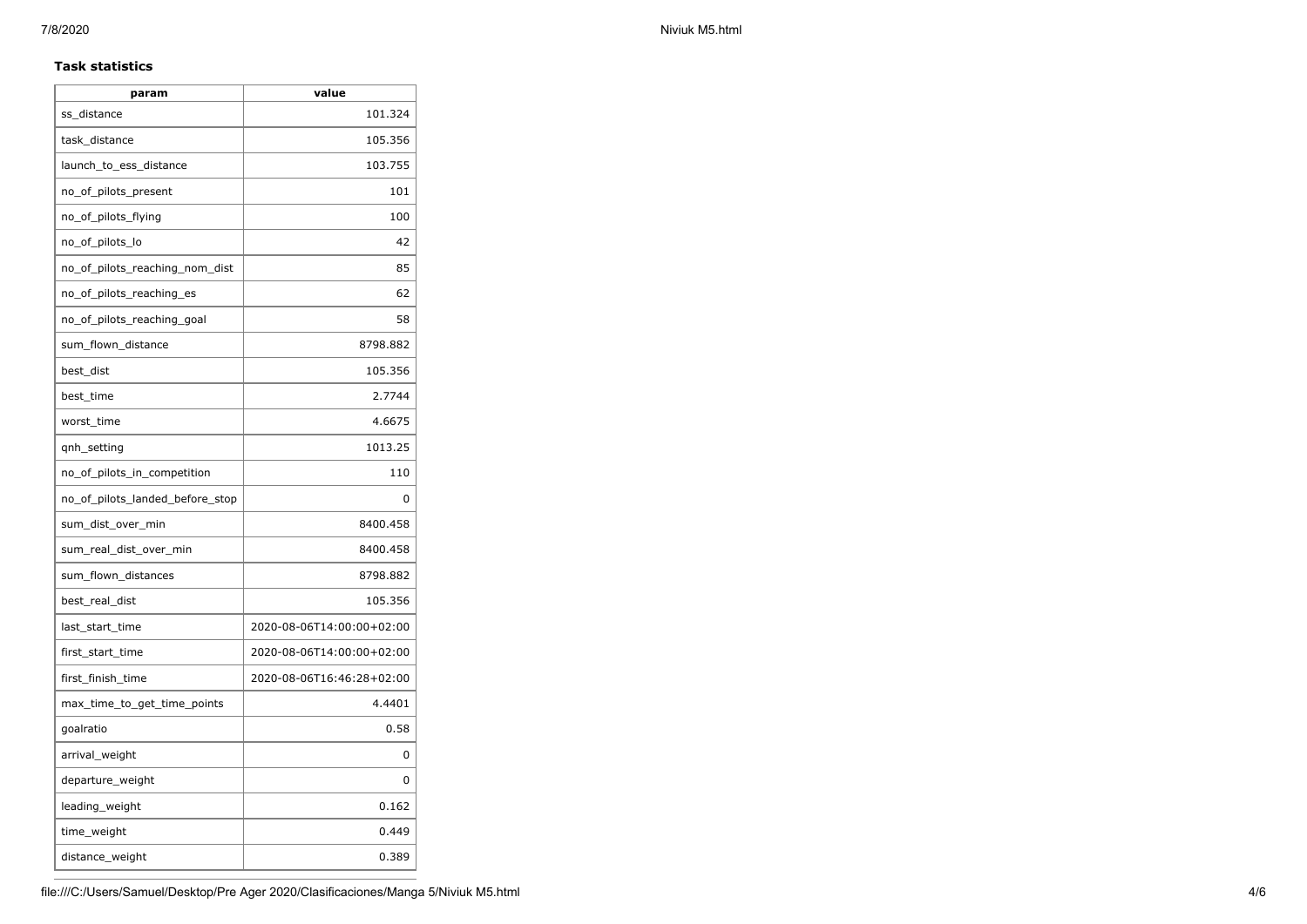| 7/8/2020<br>Niviuk M5.html |
|----------------------------|
|----------------------------|

| param                        | value   |
|------------------------------|---------|
| smallest_leading_coefficient | 1.8225  |
| available_points_distance    | 388.979 |
| available_points_time        | 449.021 |
| available_points_departure   | 0       |
| available_points_leading     | 162     |
| available_points_arrival     | 0       |
| time_validity                | 1       |
| launch_validity              | 1       |
| distance_validity            | 1       |
| stop_validity                | 1       |
| day_quality                  | 1       |
| ftv_day_validity             | 0.9911  |
| time_points_stop_correction  | 0       |

## **Scoring formula settings**

| param                                        | value          |
|----------------------------------------------|----------------|
| id                                           | GAP2020        |
| use_distance_points                          | $\mathbf{1}$   |
| use_time_points                              | 1              |
| use_departure_points                         | $\Omega$       |
| use_leading_points                           | $\mathbf{1}$   |
| use_arrival_position_points                  | 0              |
| use_arrival_time_points                      | 0              |
| time points if not in goal                   | 0              |
| jump_the_gun_factor                          | 0              |
| jump_the_gun_max                             | 0              |
| use_1000_points_for_max_day_quality          | 0              |
| normalize_1000_before_day_quality            | $\Omega$       |
| time_validity_based_on_pilot_with_speed_rank | $\mathbf{1}$   |
| bonus gr                                     | $\overline{4}$ |
| no_pilots_in_goal_factor                     | 0.8            |
| task_stopped_factor                          | 0.7            |